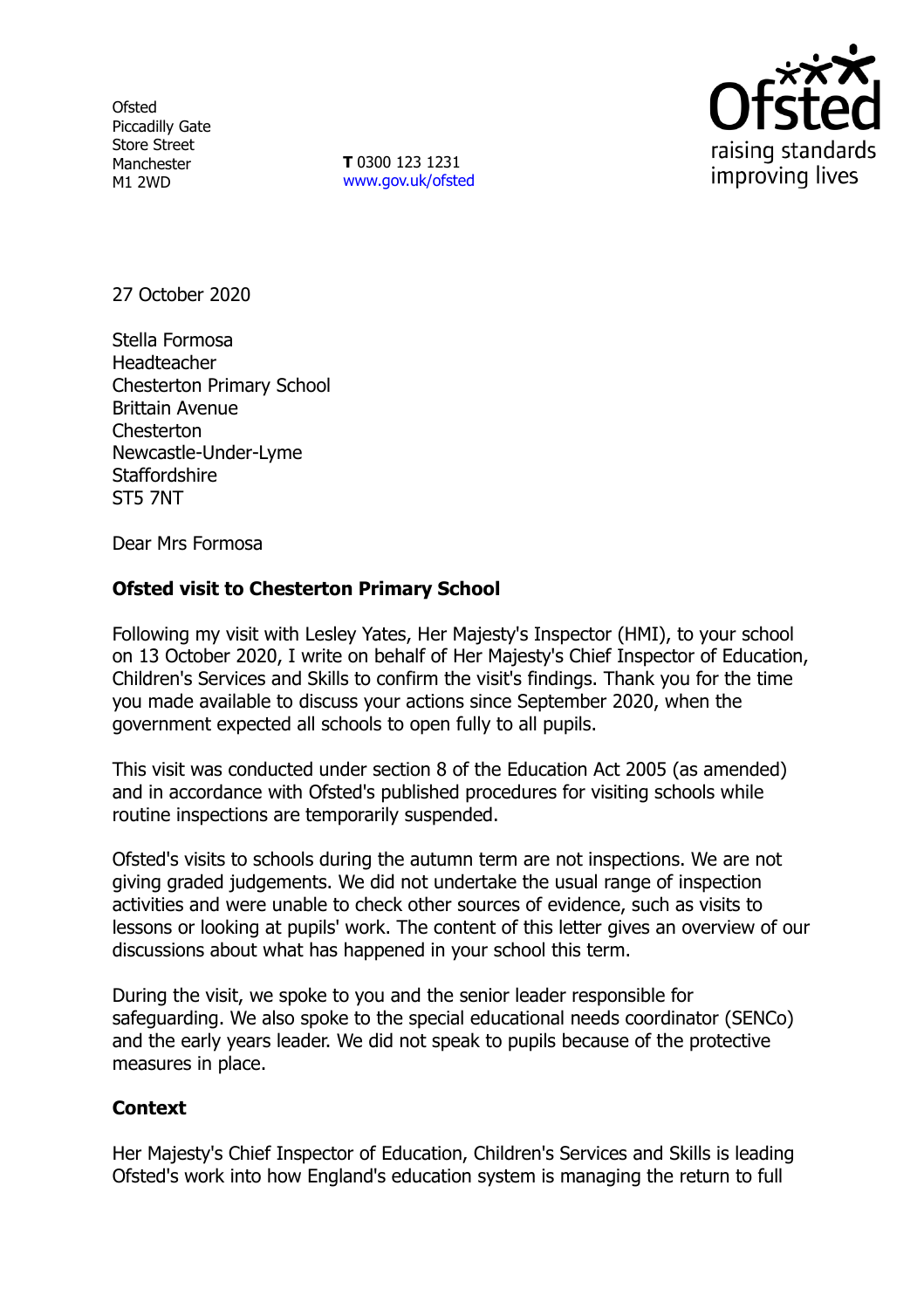

education for pupils, following an extended break in formal schooling due to the COVID-19 (coronavirus) pandemic.

In undertaking this focused work, HMI are visiting a broad range of schools. HMI will visit a sample of:

- approximately 1,200 schools across all Ofsted grades (outstanding, good, requires improvement and inadequate)
- maintained schools, academies and free schools, special schools and centres of alternative provision, including those in cities, and coastal, town or rural communities.

The information from this visit will feed into Ofsted's national reporting so that the insights can be shared with the government and the education sector. We did not find any significant concerns during the visit. In such a case, an inspection report would be published on our website and available to parents and carers.

We did not consider your response to COVID-19 during the spring and summer terms 2020, when the school was not open to all pupils.

## **From this visit, inspectors noted that:**

- The school opened to all pupils on 2 September 2020. All pupils are expected to attend full time.
- Attendance is currently in line with what it was this time last year. You shared your expectations about pupils' attendance with parents. Staff work with families who are concerned about sending their children to school.
- $\blacksquare$  Pupils are studying the full range of subjects. However, planned swimming lessons have been moved to the summer term. Teachers have also adapted the way that music is taught. You expect pupils to return to their usual curriculum by the summer term 2021.
- Teachers' checks have shown that pupils' phonic knowledge is an area that requires extra work, particularly in Year 1. Consequently, leaders are checking that phonics teaching is consistent across early years, Year 1 and Year 2 classes. Teachers' checks have shown that reading comprehension is an area that requires extra work in Years 3 to 6. Teachers have introduced wholeclass reading in these classes.
- In mathematics, leaders identified that learning did not build on what pupils already knew. You said that teachers have changed the curriculum to address this.
- This term, teachers intend to revisit some of the missed learning from the summer term.